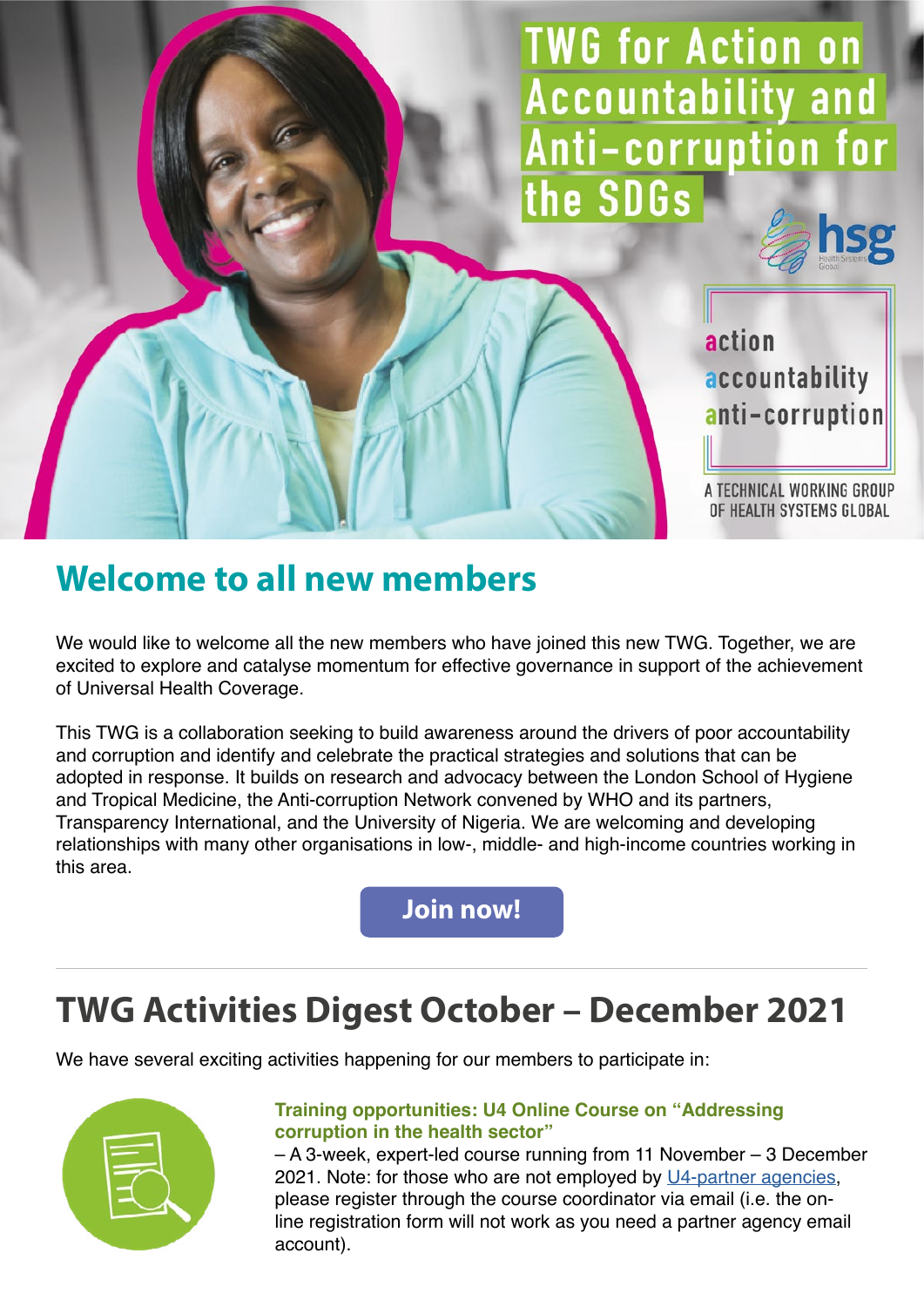

**Webinar on "Different disciplinary approaches to addressing corruption in health"**

– Watch out for this webinar to come in December 2021.



**New Podcast on Anti-corruption & Accountability** – In 2022, we will be launching a brand-new podcast series. More details to come.



**Crowdsourcing Campaign on Creative Anti-Corruption Solutions** –We are busy preparing for a crowdsourcing campaign to launch in February of 2022, where we will gather creative solutions that have been effective globally in curbing corruption. We will ask for your support to share this.

**Let us know if you can help in any way – we very much welcome any level of contribution! If not sure, contact us and we can discuss how to involve you.**

# **Recent Articles, Resources, and Opportunities**

PEFA 2021-22 REQUEST FOR RESEARCH PROPOSALS

"The role and impact of Public Financial Management in supporting fiscal transparency and public accountability: Lessons from the COVID-19 pandemic and beyond"

Deadline to submit Expression of Interest: November 29, 2021 at 23:59 EST Deadline to submit proposals: December 20, 2021 at 23:59 EST

To learn more about this opportunity, download the complete RFP document.

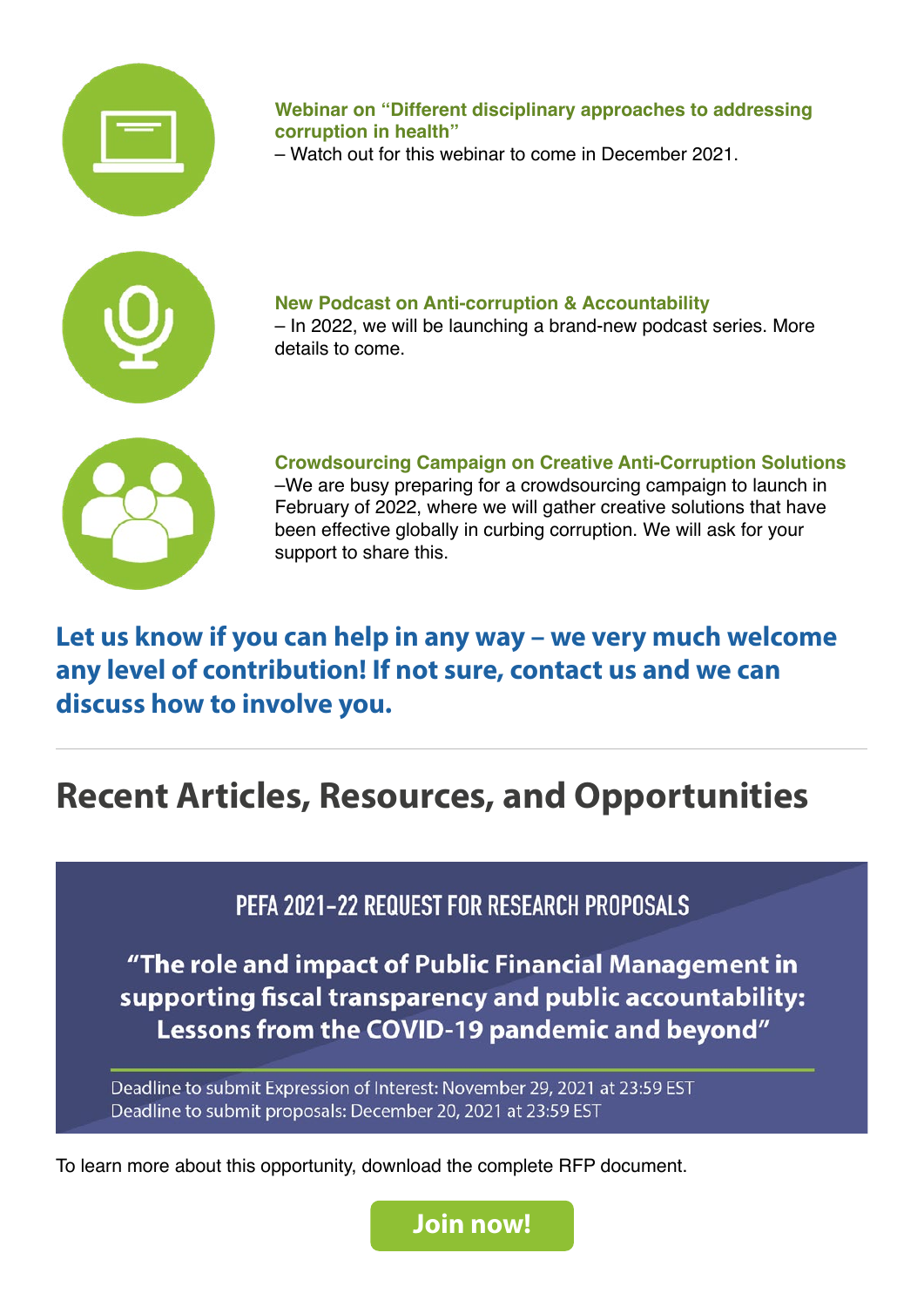"Gender Differences in Informal Payments for Healthcare: **Evidence from 36 African Countries."** 

Rajan,S et al. Health Policy and Planning. October 2021. [Read here.](https://academic.oup.com/heapol/advance-article-abstract/doi/10.1093/heapol/czab123/6400416?redirectedFrom=fulltext)



Abba-Aji, M et al. International Journal of Health Policy Management. February 2021. [Read here.](https://pubmed.ncbi.nlm.nih.gov/32610718/)



Binyarkuka, P. Health Policy and Planning. August 2021. [Read here.](https://academic.oup.com/heapol/article/36/7/1036/6280169)



Onwujekwe, O et al. International Journal of Health Policy Management. July 2020. [Read here.](https://pubmed.ncbi.nlm.nih.gov/32613800/)

"Incentivising doctor attendance in rural **Bangladesh: a latent** class analysis of a discrete choice experiment."

Angell, B et al. BMJ Global Health.July 2021. [Read here.](https://pubmed.ncbi.nlm.nih.gov/34326070/)



## **Meet the TWG Leadership Team**

### **TWG CO-CHAIRS**



**DINA BALABANOVA** 

London School of **Hygiene and Tropical** Medicine



#### **DAVID CLARK**

**World Health** Organization



**OBINNA ONWUJEKWE** 

**University of Nigeria** 

### **TWG CO-ORDINATOR**



#### **LINDI VAN NIEKERK**

**London School of Hygiene and Tropical** Medicine